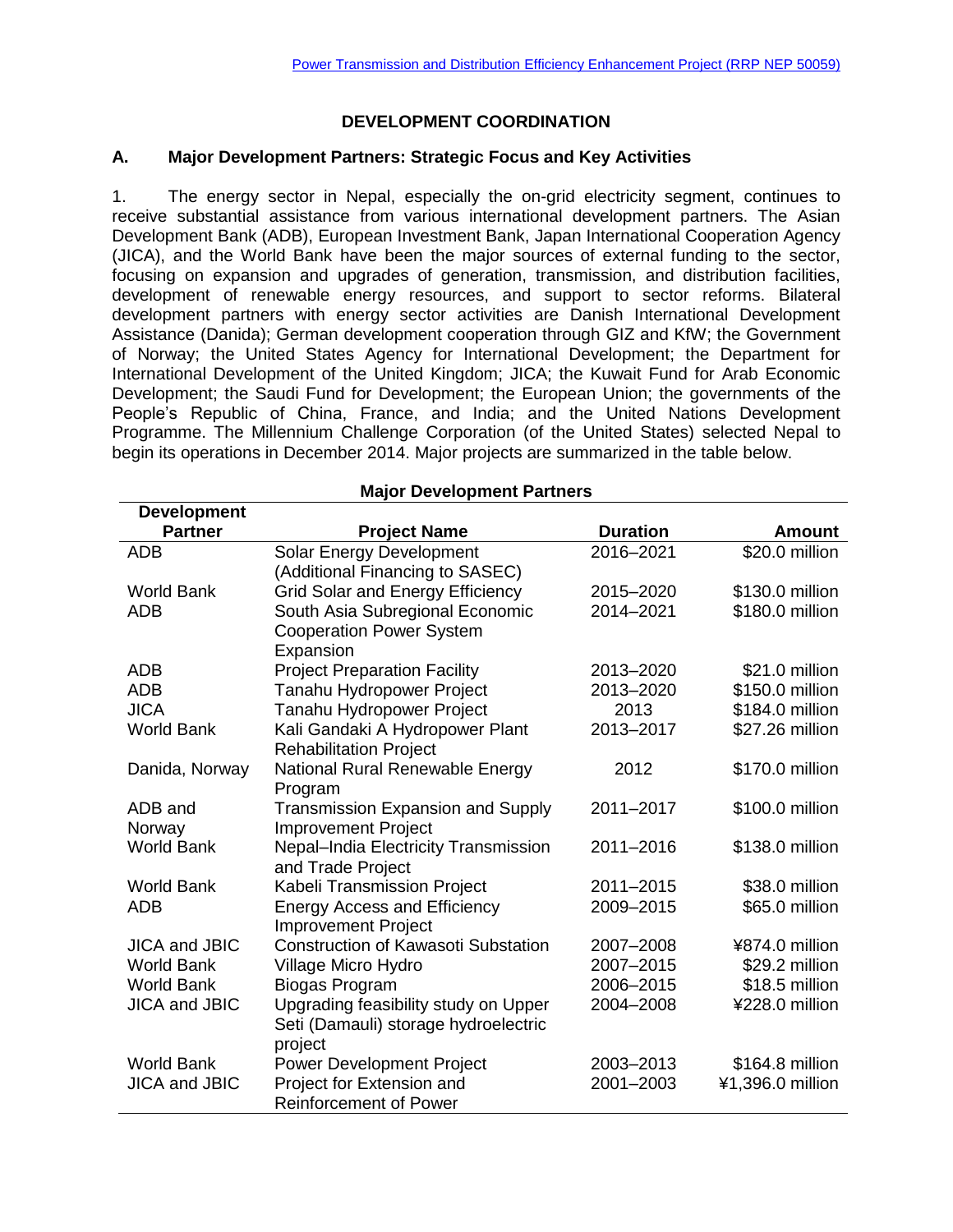| <b>Development</b>   |                                      |                 |                  |
|----------------------|--------------------------------------|-----------------|------------------|
| <b>Partner</b>       | <b>Project Name</b>                  | <b>Duration</b> | <b>Amount</b>    |
|                      | <b>Transmission and Distribution</b> |                 |                  |
|                      | System                               |                 |                  |
| <b>JICA and JBIC</b> | Kulekhani Disaster Prevention        | 2000-2001       | ¥590.0 million   |
|                      | Project                              |                 |                  |
| <b>JICA and JBIC</b> | Kali Gandaki A Hydroelectric Project | 2000-2007       | ¥8.65 billon     |
| Danida               | Kailali-Kanchanpur Rural             | 2000-2005       | \$9.1 million    |
|                      | <b>Electrification Project</b>       |                 |                  |
| Danida               | <b>Energy Sector Assistance</b>      | 1999-2004       | \$23.9 million   |
|                      | Programme                            |                 |                  |
| Norway               | Khimti-Khola Hydro Electric Project  | 1999            | NKr568.0 million |
| Norway               | NEA Transmission and distribution    | 1999            | NKr75.0 million  |
|                      | Project                              |                 |                  |
| ADB                  | Rural Electrification, Distribution, | 1999-2005       | \$60.0 million   |
|                      | and Transmission Project             |                 |                  |

ADB = Asian Development Bank, Danida = Danish International Development Assistance, JBIC = Japan Bank for International Cooperation, JICA = Japan International Cooperation Agency, NEA = Nepal Electricity Authority. Sources: World Bank; Government of Japan; Danish International Development Agency; Government of Norway. Notes:

1. This captures only the key development programs, and the amounts indicated might have changed during further processing and implementation.

2. International Development Association (IDA) commitments of \$9.4 million plus commitments through the World Bank from Danida, United Nations Development Programme, and Prototype Carbon Fund.

3. Commitments through World Bank from the Government of the Netherlands, KfW, and the Prototype Carbon Fund; no direct commitments from International Bank for Reconstruction and Development or IDA.

### **B. Institutional Arrangements and Processes for Development Coordination**

2. Nepal's Ministry of Finance has responsibility for the overall coordination of financial and technical assistance. The Ministry of Energy is responsible for coordinating on-grid energy programs. The Alternative Energy Promotion Center is responsible for off-grid energy programs. Coordination between the development partners is handled through the local energy sector coordination group chaired by ADB, which holds regular meetings to exchange information and share experiences from the implementation of various projects under different development partners. ADB and other development partners meet jointly as well as on a bilateral basis, where issues are discussed and a coherent view is presented to the government.

### **C. Achievements and Issues**

3. To date, ADB has provided over \$815 million of investment assistance to Nepal's energy sector (not including cofinancing) and more than \$20 million of technical assistance. ADB has coordinated development partners' interactions and helped bilateral sources to channel their assistance, minimizing the potential for overlapping assistance and conflicting policy advice. Thus, the development partners and ADB have been able to contribute to achieving reasonable progress on policy, regulatory, and operational aspects of the sector. Some key examples are the reconstitution of the disbanded Electricity Tariff Fixation Commission and selection of the managing director of the Nepal Electricity Authority through open competition. Such coordination has led to collaboration between ADB and the Government of Norway in supporting the development of the transmission segments, in which Norwegian cofinancing of ADB projects has been committed. The European Investment Bank has also contributed